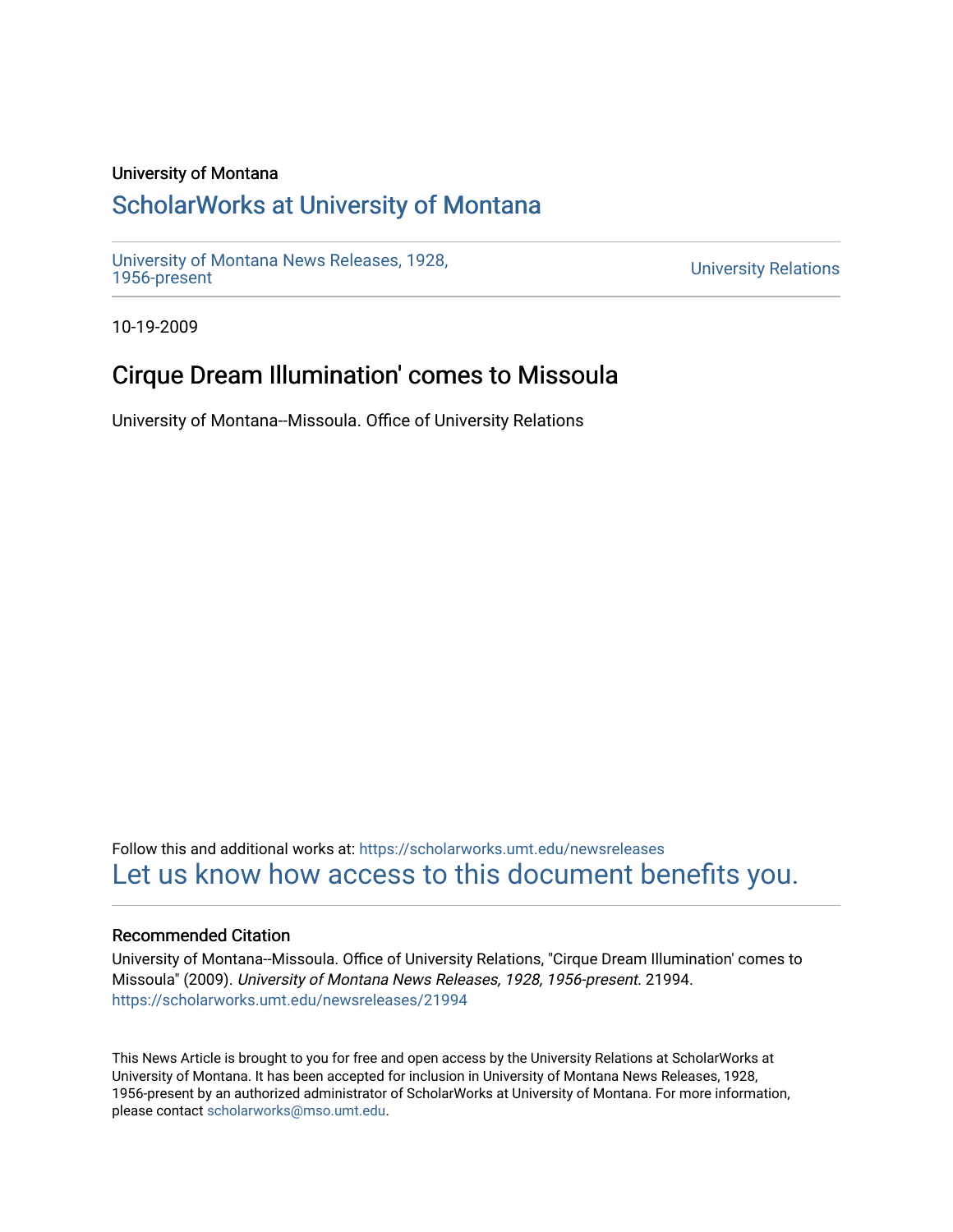

UNIVERSITY RELATIONS • MISSOULA, MT 59812 • 406.243.2522 • FAX: 406.243.4520

# NEWS RELEASE

Oct. 19,2009

**Contact:** Mary Muse, director, Adams Center, 406-243-4261, [marv.muse@umontana.edu](mailto:marv.muse@umontana.edu): Todd Rossi, executive project manager, Theatre Council Productions, 312-274-1800, toddrossi@theatrecouncil.com.

#### **'CIRQUE DREAMS ILLUMINATION' COMES TO MISSOULA**

### **MISSOULA -**

Cirque Productions will bring its unique combination of international circus performance arts and Broadway theatrics to Missoula for a one-night performance of "Cirque Dreams Illumination" on Wednesday, Nov. 4.

The show, presented by Broadway in Missoula, begins at 7:30 p.m. in the Adams Center. Ticket prices range from \$40 to \$55 and are available at the Adams Center box office, all GrizTix outlets, online at <http://www.griztix.com>and [http://www .broadwavinmissoula.com.](http://www_.broadwavinmissoula.com) or by phone at 406-243-4051 or 888-MONTANA.

"Cirque Dreams Illumination" promises to dazzle audience members of all ages with a magical metropolis where city dwellers in spectacular costumes reinvent familiar objects, balance on wires, leap tall buildings and redefine the risks of flight with urban acrobatics. The performance is set to an original score of jazz, ballroom, pop and more.

The show is Cirque Productions' 14th since its inception in 1993 and the latest in the Cirque Dreams series, which includes the Broadway spectacle "Jungle Fantasy."

New York Magazine called Cirque Dreams "the grandest circus spectacle east of Vegas," while the Los Angeles Times said it was "a whiz-bang family friendly spectacle."

"Cirque Dreams Illumination" is created and directed by Neil Goldberg.